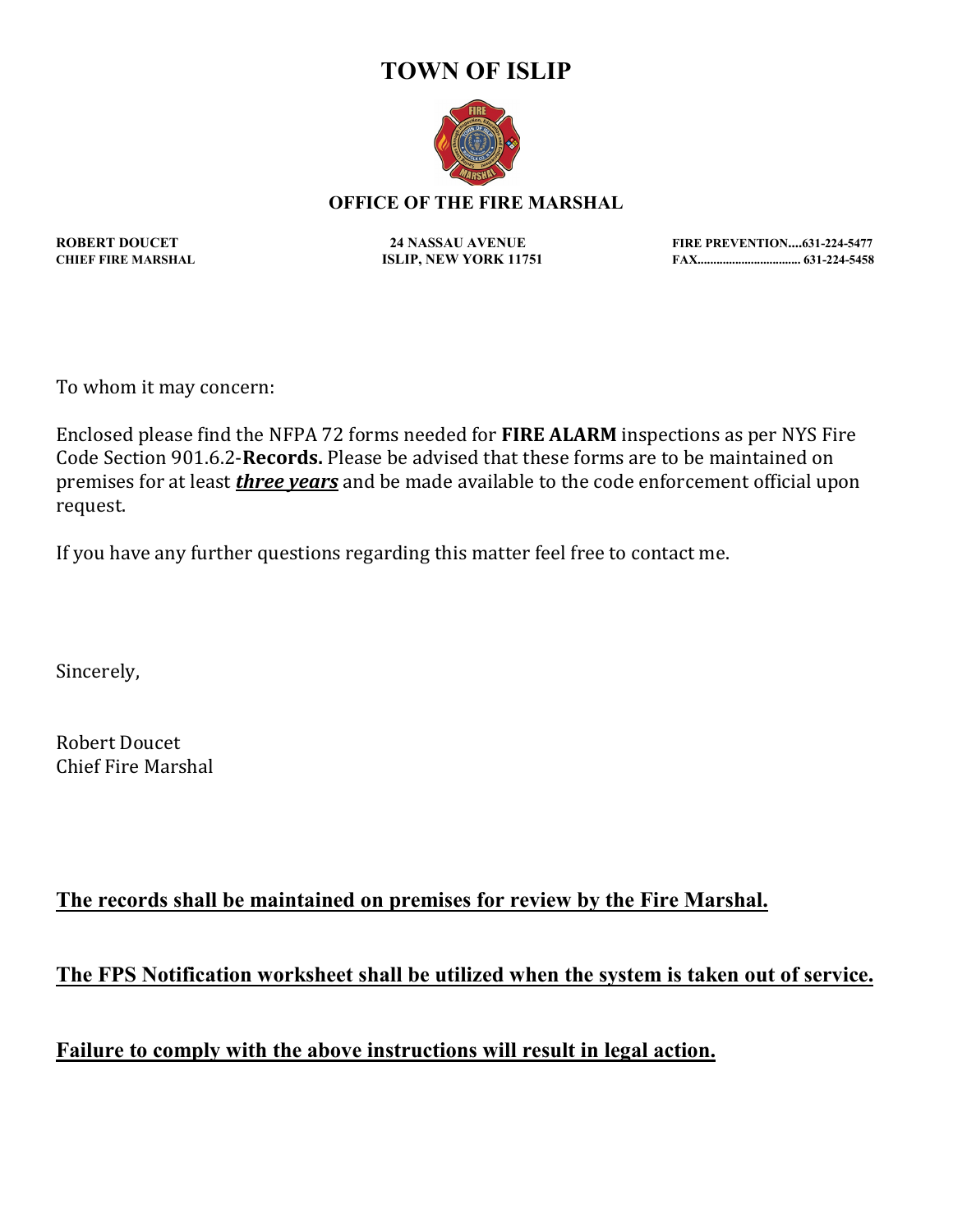

24 Nassau Avenue Islip NY 11751

(631) 224-5477 (631) 224-5458



| Fire Detection and Alarm Systems<br><b>Weekly Inspection</b>                                            |  |  |                        |  | FORM 1-A |  |  |
|---------------------------------------------------------------------------------------------------------|--|--|------------------------|--|----------|--|--|
| This form covers a 3-month period.                                                                      |  |  |                        |  |          |  |  |
| <u> 1989 - Johann Stein, mars an de Brasilia (b. 1989)</u>                                              |  |  |                        |  |          |  |  |
| $Y = Satisfactory$<br>$N =$ Unsatisfactory (explain below)                                              |  |  | $N/A = Not applicable$ |  |          |  |  |
| Date                                                                                                    |  |  |                        |  |          |  |  |
| Inspector                                                                                               |  |  |                        |  |          |  |  |
| Control equipment for fire alarm systems<br>unmonitored for alarm, supervisory, and<br>trouble signals. |  |  |                        |  |          |  |  |
| <b>Fuses</b>                                                                                            |  |  |                        |  |          |  |  |
| Interface equipment                                                                                     |  |  |                        |  |          |  |  |
| Lamps and LEDs                                                                                          |  |  |                        |  |          |  |  |
| Primary (main) power supply                                                                             |  |  |                        |  |          |  |  |
|                                                                                                         |  |  |                        |  |          |  |  |
|                                                                                                         |  |  |                        |  |          |  |  |
|                                                                                                         |  |  |                        |  |          |  |  |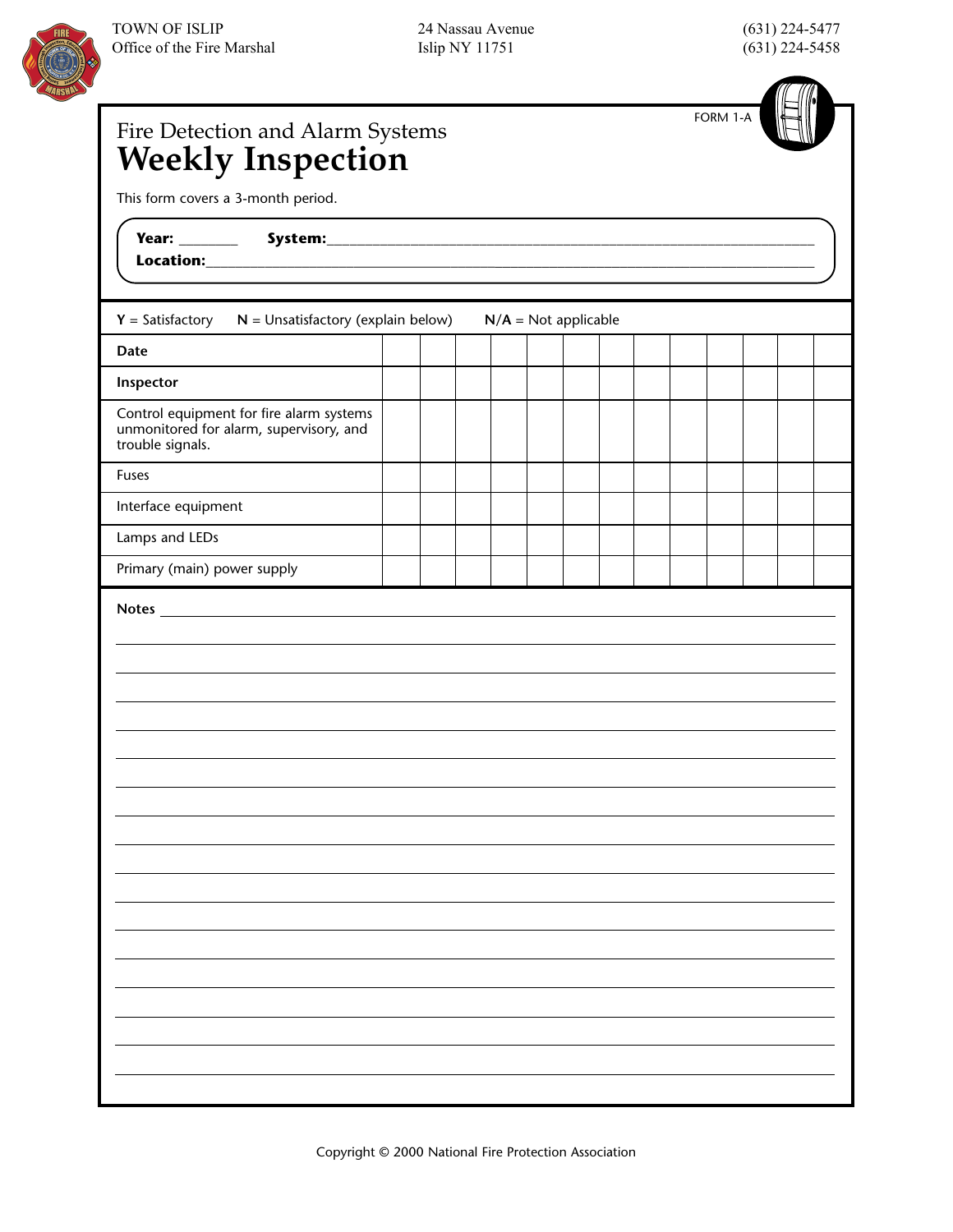

24 Nassau Avenue Islip NY 11751

(631) 224-5477 (631) 224-5458

| Fire Detection and Alarm Systems<br>Monthly/Quarterly Inspections<br>This form covers a 1-year period. |                        |  |  | FORM 1-B |  |  |
|--------------------------------------------------------------------------------------------------------|------------------------|--|--|----------|--|--|
|                                                                                                        |                        |  |  |          |  |  |
| $Y = Satisfactory \t N = Unsatisfactory (explain below)$                                               | $N/A = Not applicable$ |  |  |          |  |  |
| <b>Monthly Inspections</b>                                                                             |                        |  |  |          |  |  |
| <b>Date</b>                                                                                            |                        |  |  |          |  |  |
| Inspector                                                                                              |                        |  |  |          |  |  |
| Lead-acid battery                                                                                      |                        |  |  |          |  |  |
| Dry-cell primary battery                                                                               |                        |  |  |          |  |  |
| <b>Quarterly Inspections</b>                                                                           |                        |  |  |          |  |  |
| Date                                                                                                   |                        |  |  |          |  |  |
| Inspector                                                                                              |                        |  |  |          |  |  |
| Radiant energy fire detector                                                                           |                        |  |  |          |  |  |
| Supervisory signal devices                                                                             |                        |  |  |          |  |  |
| Waterflow devices                                                                                      |                        |  |  |          |  |  |
|                                                                                                        |                        |  |  |          |  |  |
|                                                                                                        |                        |  |  |          |  |  |
|                                                                                                        |                        |  |  |          |  |  |
|                                                                                                        |                        |  |  |          |  |  |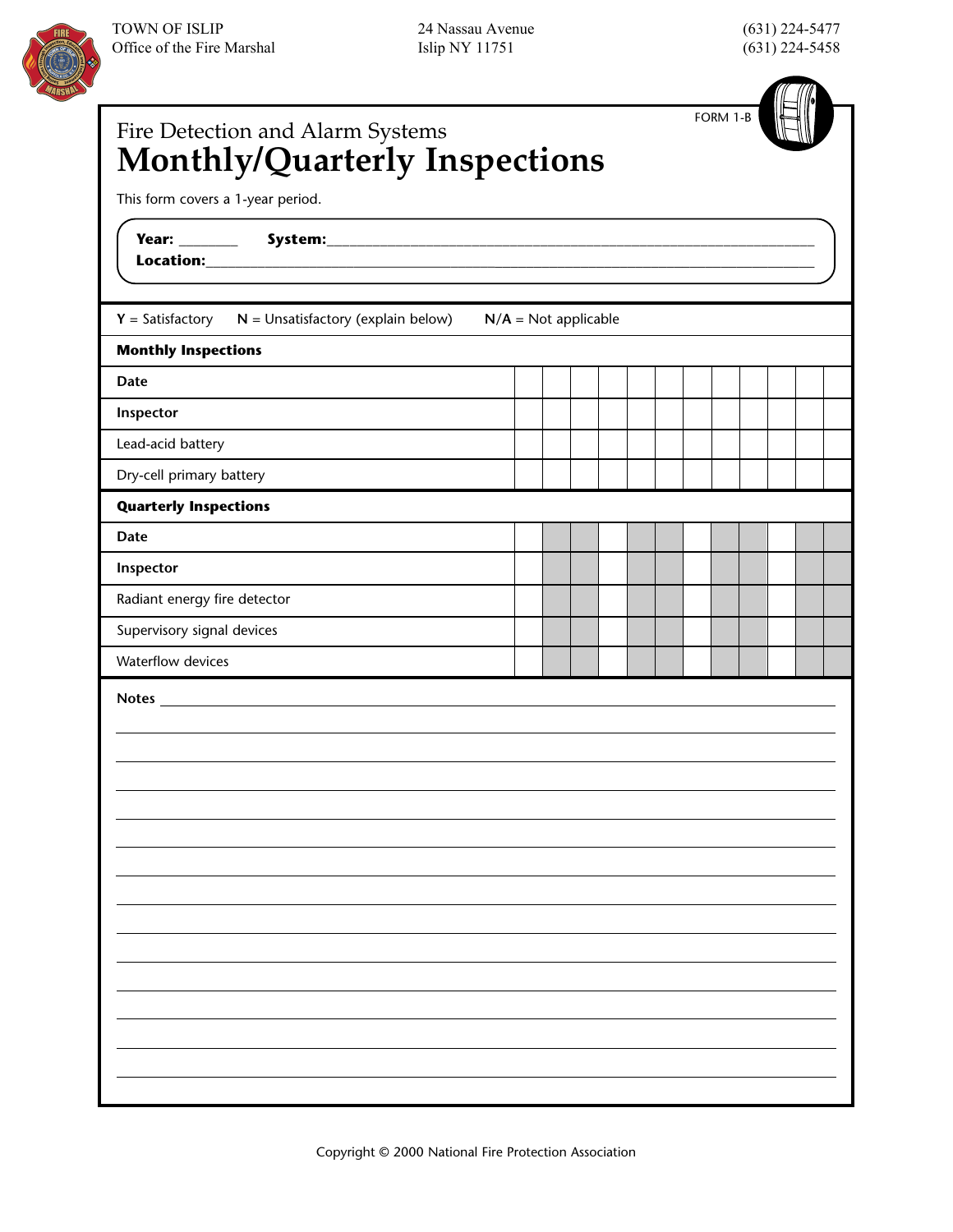



| Fire Detection and Alarm Systems<br><b>Semi-Annual Inspection</b>                    | FORM 1-C |  |
|--------------------------------------------------------------------------------------|----------|--|
| This form covers a 1-year period.                                                    |          |  |
| <b>Year: ________</b><br>Location:_____                                              |          |  |
| $Y = Satisfactory$<br>$N =$ Unsatisfactory (explain below)<br>$N/A = Not applicable$ |          |  |
| Date                                                                                 |          |  |
| Inspector                                                                            |          |  |
| Nickel-cadmium batteries                                                             |          |  |
| Sealed lead-acid batteries                                                           |          |  |
| Transient suppressors                                                                |          |  |
| Control panel trouble signals                                                        |          |  |
| Emergency voice/alarm communications equipment                                       |          |  |
| Remote annunciators                                                                  |          |  |
| Air-sampling initiating devices                                                      |          |  |
| Duct detectors                                                                       |          |  |
| Electromechanical releasing devices                                                  |          |  |
| Fire extinguishing system switches                                                   |          |  |
| Fire suppression system switches                                                     |          |  |
| Fire alarm boxes (manual stations)                                                   |          |  |
| Heat detectors                                                                       |          |  |
| Smoke detectors                                                                      |          |  |
| Guard's tour equipment                                                               |          |  |
| Interface equipment                                                                  |          |  |
| Alarm notification appliances                                                        |          |  |
| <b>Notes</b>                                                                         |          |  |
|                                                                                      |          |  |
|                                                                                      |          |  |
|                                                                                      |          |  |
|                                                                                      |          |  |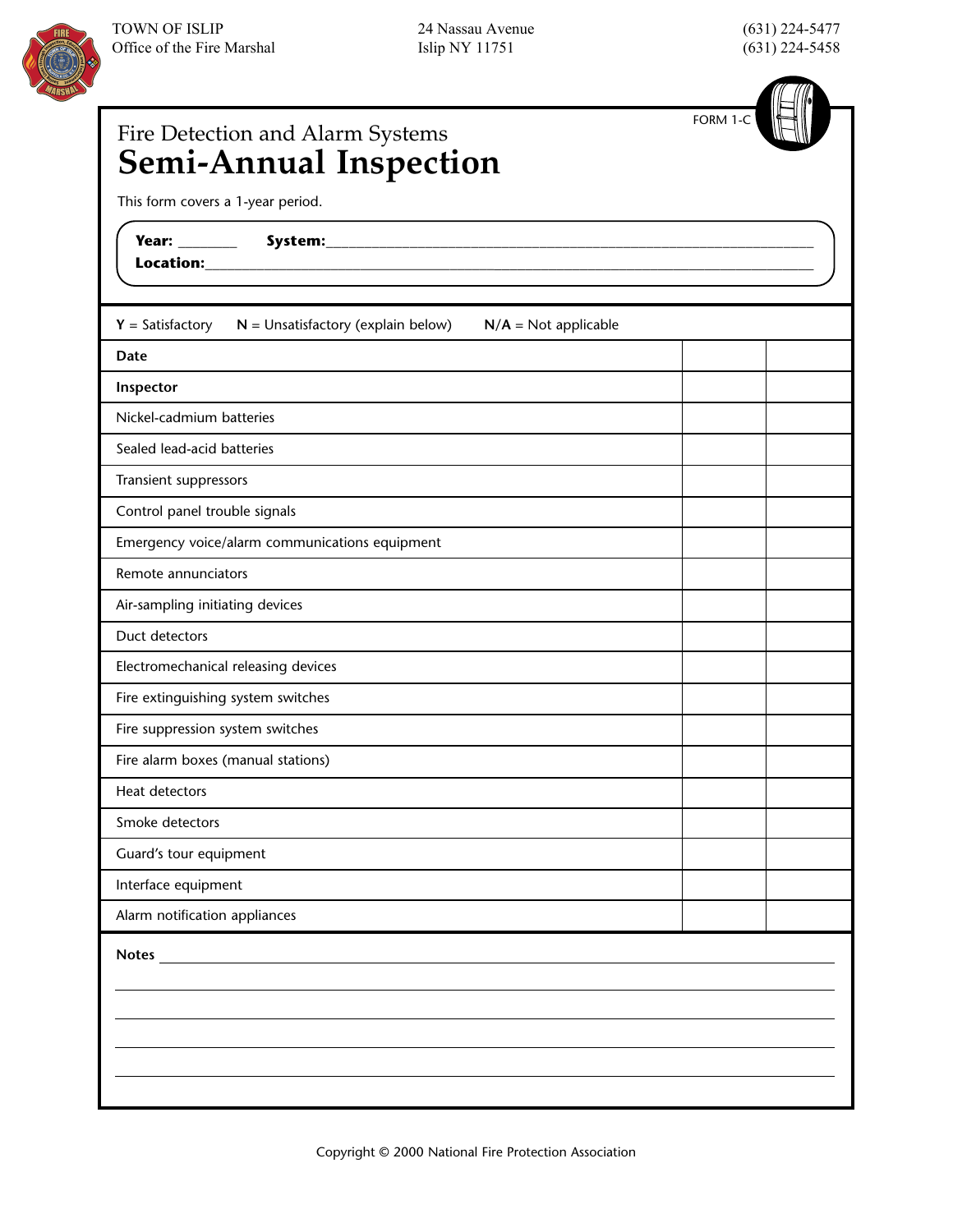| Fire Detection and Alarm Systems<br>Engine-Driven Generator<br>Weekly Inspection |  |  |                        |  |  | FORM 1-D |  |  |
|----------------------------------------------------------------------------------|--|--|------------------------|--|--|----------|--|--|
| This form covers a 3-month period.                                               |  |  |                        |  |  |          |  |  |
|                                                                                  |  |  |                        |  |  |          |  |  |
| $Y = Satisfactory$<br>$N =$ Unsatisfactory (explain below)                       |  |  | $N/A = Not applicable$ |  |  |          |  |  |
| Date                                                                             |  |  |                        |  |  |          |  |  |
| Inspector                                                                        |  |  |                        |  |  |          |  |  |
|                                                                                  |  |  |                        |  |  |          |  |  |
|                                                                                  |  |  |                        |  |  |          |  |  |
|                                                                                  |  |  |                        |  |  |          |  |  |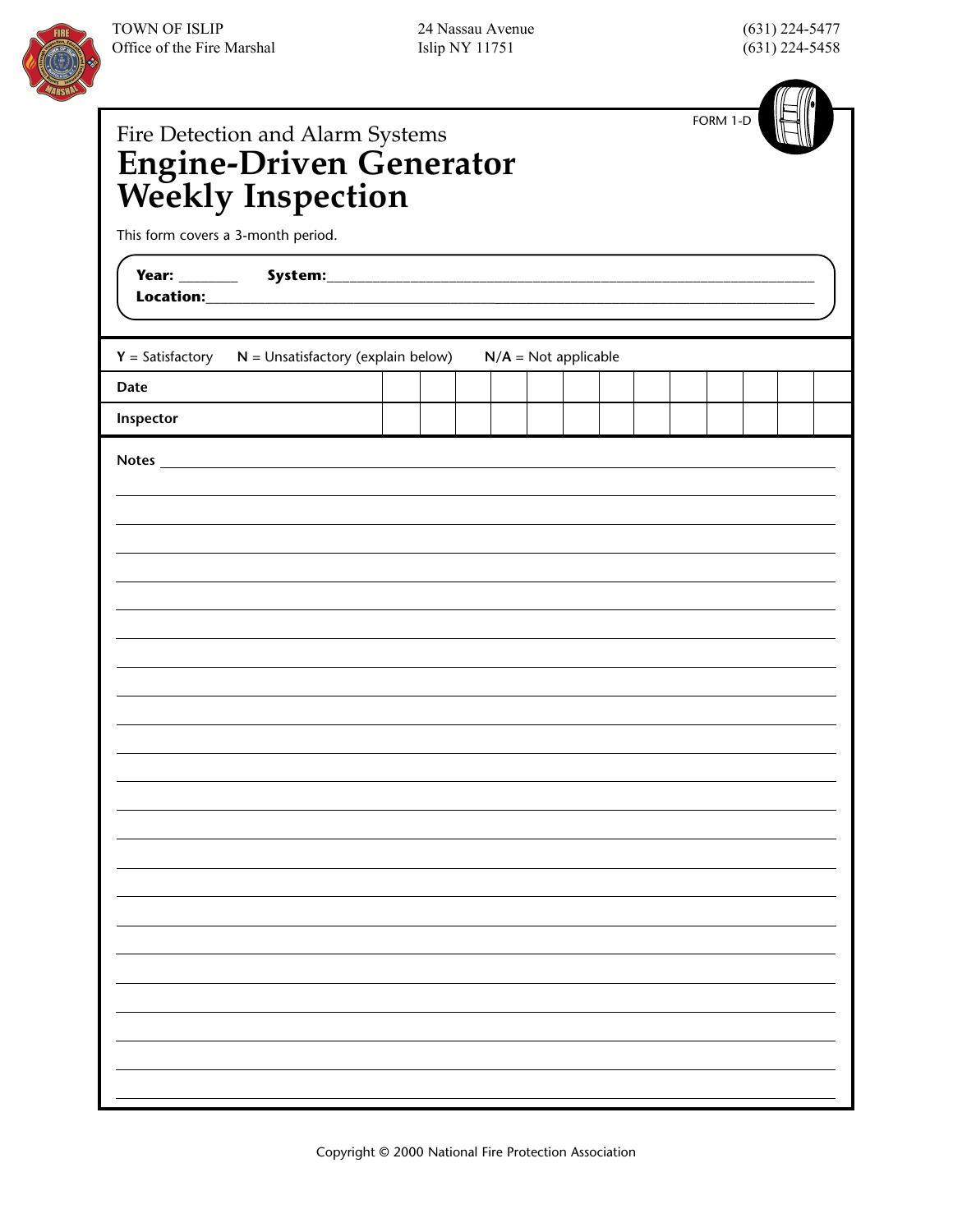| Fire Detection and Alarm Systems<br>Monthly/Quarterly Tests               |                        |  |  |  | FORM 1-E |  |  |
|---------------------------------------------------------------------------|------------------------|--|--|--|----------|--|--|
| This form covers a 1-year period.                                         |                        |  |  |  |          |  |  |
|                                                                           |                        |  |  |  |          |  |  |
| $Y = Satisfactory$<br>$N =$ Unsatisfactory (explain below)                | $N/A = Not applicable$ |  |  |  |          |  |  |
| <b>Monthly Test</b>                                                       |                        |  |  |  |          |  |  |
| Date                                                                      |                        |  |  |  |          |  |  |
| Inspector                                                                 |                        |  |  |  |          |  |  |
| Load voltage for dry-cell batteries                                       |                        |  |  |  |          |  |  |
| <b>Quarterly Test</b> (for fire alarm systems having unmonitored signals) |                        |  |  |  |          |  |  |
| Date                                                                      |                        |  |  |  |          |  |  |
| Inspector                                                                 |                        |  |  |  |          |  |  |
| Functions                                                                 |                        |  |  |  |          |  |  |
| <b>Fuses</b>                                                              |                        |  |  |  |          |  |  |
| Interfaced equipment                                                      |                        |  |  |  |          |  |  |
| Lamps and LEDs                                                            |                        |  |  |  |          |  |  |
| Primary (main) power supply                                               |                        |  |  |  |          |  |  |
| Transponders                                                              |                        |  |  |  |          |  |  |
| Supervisory signal devices except tamper switches                         |                        |  |  |  |          |  |  |
| Off-premises transmission equipment                                       |                        |  |  |  |          |  |  |
| Notes_                                                                    |                        |  |  |  |          |  |  |
|                                                                           |                        |  |  |  |          |  |  |
|                                                                           |                        |  |  |  |          |  |  |
|                                                                           |                        |  |  |  |          |  |  |
|                                                                           |                        |  |  |  |          |  |  |
|                                                                           |                        |  |  |  |          |  |  |
|                                                                           |                        |  |  |  |          |  |  |
|                                                                           |                        |  |  |  |          |  |  |
|                                                                           |                        |  |  |  |          |  |  |
|                                                                           |                        |  |  |  |          |  |  |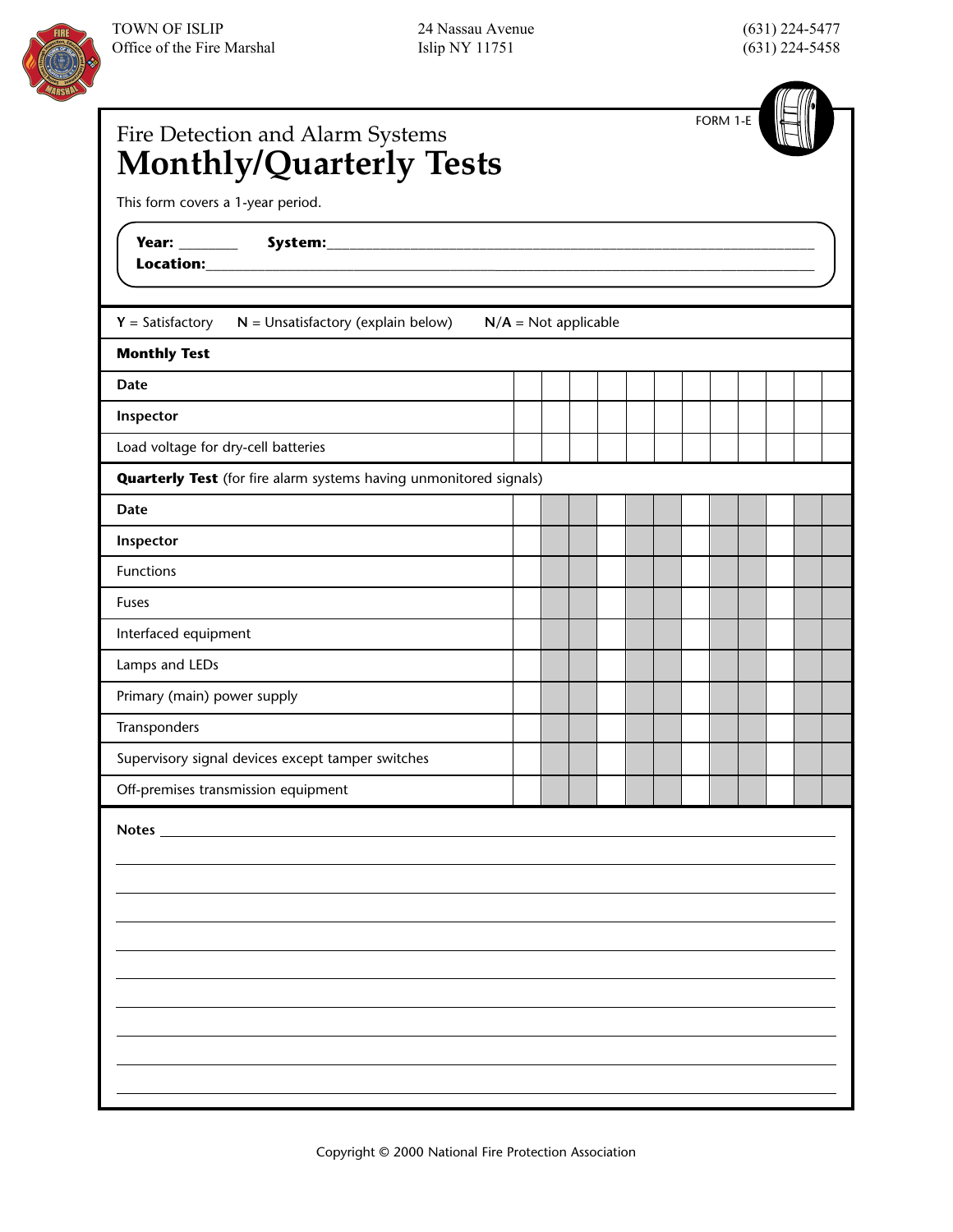

| Fire Detection and Alarm Systems<br><b>Semi-Annual Test</b>                          | FORM 1-F |
|--------------------------------------------------------------------------------------|----------|
| This form covers a 1-year period.                                                    |          |
|                                                                                      |          |
| $N =$ Unsatisfactory (explain below)<br>$Y = Satisfactory$<br>$N/A = Not applicable$ |          |
| Date                                                                                 |          |
| Inspector                                                                            |          |
| Lead-acid battery discharge test                                                     |          |
| Lead-acid battery load voltage test                                                  |          |
| Lead-acid battery specific gravity                                                   |          |
| Nickel-cadmium battery load voltage test                                             |          |
| Sealed lead-acid battery load voltage test                                           |          |
| Radiant energy fire detectors                                                        |          |
| Valve tamper switches                                                                |          |
| Waterflow devices                                                                    |          |
|                                                                                      |          |
|                                                                                      |          |
|                                                                                      |          |
|                                                                                      |          |
|                                                                                      |          |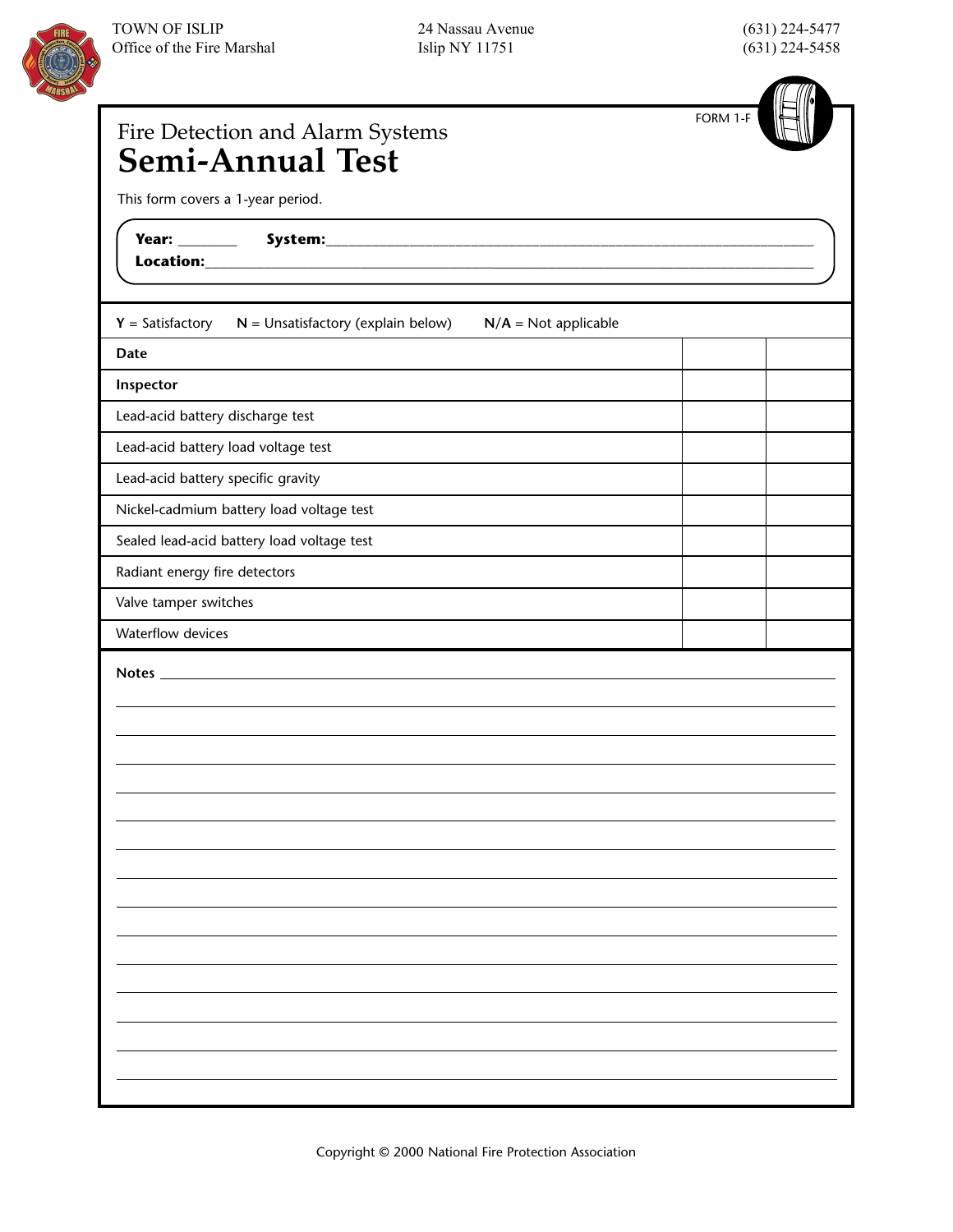

24 Nassau Avenue Islip NY 11751

(631) 224-5477 (631) 224-5458

| Fire Detection and Alarm Systems<br><b>Annual Test</b>                                          |            | FORM 1-G |     |
|-------------------------------------------------------------------------------------------------|------------|----------|-----|
|                                                                                                 |            |          |     |
|                                                                                                 | <b>Yes</b> | No       | N/A |
| Control Equipment: Fire Alarm Systems Monitored for Alarm, Supervisory,<br>and Trouble Signals  |            |          |     |
| <b>Functions</b>                                                                                |            |          |     |
| Fuses                                                                                           |            |          |     |
| Interfaced equipment                                                                            |            |          |     |
| Lamps and LEDs                                                                                  |            |          |     |
| Primary (main) power supply                                                                     |            |          |     |
| Transponders                                                                                    |            |          |     |
| <b>Batteries-Fire Alarm Systems</b><br>Lead-acid type-charger test (Replace battery as needed.) |            |          |     |
| Nickel-cadmium type-charger test (Replace battery as needed.)                                   |            |          |     |
| Discharge test (30 min)                                                                         |            |          |     |
| Sealed lead-acid type-charger test (Replace battery every 4 years.)                             |            |          |     |
| Discharge test (30 min)                                                                         |            |          |     |
| <b>Fiber-Optic Cable Power</b>                                                                  |            |          |     |
| <b>Control Unit Trouble Signals</b>                                                             |            |          |     |
| <b>Emergency Voice-Alarm Communications Equipment</b>                                           |            |          |     |
| <b>Remote Annunciators</b>                                                                      |            |          |     |
| <b>Initiating Devices</b><br>Duct smoke detectors                                               |            |          |     |
| Electromechanical releasing device                                                              |            |          |     |
| Fire extinguishing system(s) or suppression system(s) switches                                  |            |          |     |
| Fire-gas and other detectors                                                                    |            |          |     |
| Heat detectors                                                                                  |            |          |     |
| Fire alarm boxes (manual stations)                                                              |            |          |     |
| All smoke detectors-functional                                                                  |            |          |     |
| Smoke detectors-sensitivity (See 7-3.2.1 of NFPA 72)                                            |            |          |     |